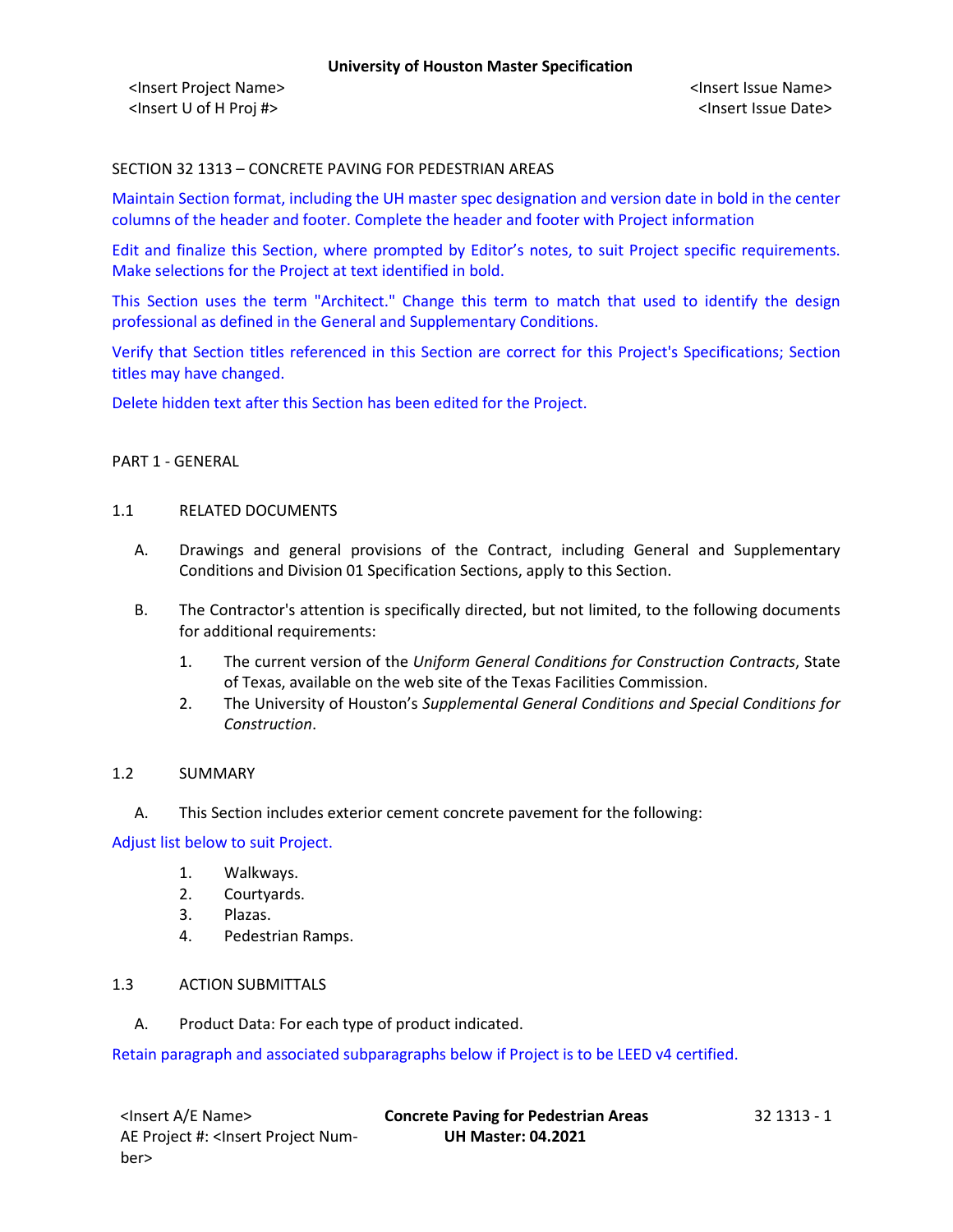- B. LEED Action Submittals (Projects authorized for LEED certification only):
	- 1. Building Product Disclosure and Optimization Sourcing of Raw Materials:
		- a. Leadership Extraction Practices
			- 1) Extended Producer Responsibility (EPR): Submit documentation indicating that manufacturers have a take back or recycling program for the product purchased.
			- 2) Recycled Content: For products having recycled content, indicate percentages by weight of post-consumer and pre-consumer recycled content.
				- a) Include statement indicating costs for each product having recycled content.
		- b. Sourcing of Raw Materials: For products that are required to comply with requirements for regional materials, indicating location of material manufacturer and point of extraction, harvest, or recovery for each raw material.
			- 1) Include statement indicating distance to Project, cost for each regional material and the fraction by weight that is considered regional.
			- 2) Product Certificates: For materials manufactured within 100 miles of Project, indicating location of material manufacturer and point of extraction, harvest, or recovery for each raw material. Include distance to Project and cost for each raw material.
	- 2. Indoor Environmental Quality, Low Emitting Materials: Building Products must be tested and compliant with the California Department of Public-Health (CDPH) Standard Method V1.1-2010, using the applicable exposure scenario.
		- a. For paints, and coatings, wet applied, include printed statement of VOC content, showing compliance with the applicable VOC limits of the California Air Resources Board (CARB) 2007, Suggested Control Measure for Architectural Coatings or the South Coast Air Quality Management District (SCAQMD) Rule 113-2011.
		- b. Adhesives and Sealants: For wet applied on site products, submit printed statement showing compliance with the applicable chemical content requirements of SCAQMD Rule 1168, effective July 1, 2005 and rule amendment date of January 7, 2005.
			- 1) Product Data: For installation adhesives, indicating VOC content.
		- c. Alternative tests for VOC include ASTM D 2369-10, ISO 11890, ASTM D 6886-03; or ISO 11890-2.
		- d. Methylene Chloride and perchloroethylene may not be added to paints, coating, adhesive or sealants.
		- e. Provide General Emissions Evaluation certificates for adhesives, sealants showing compliance with California Department of Public Health v1.1 emissions testing or equivalent.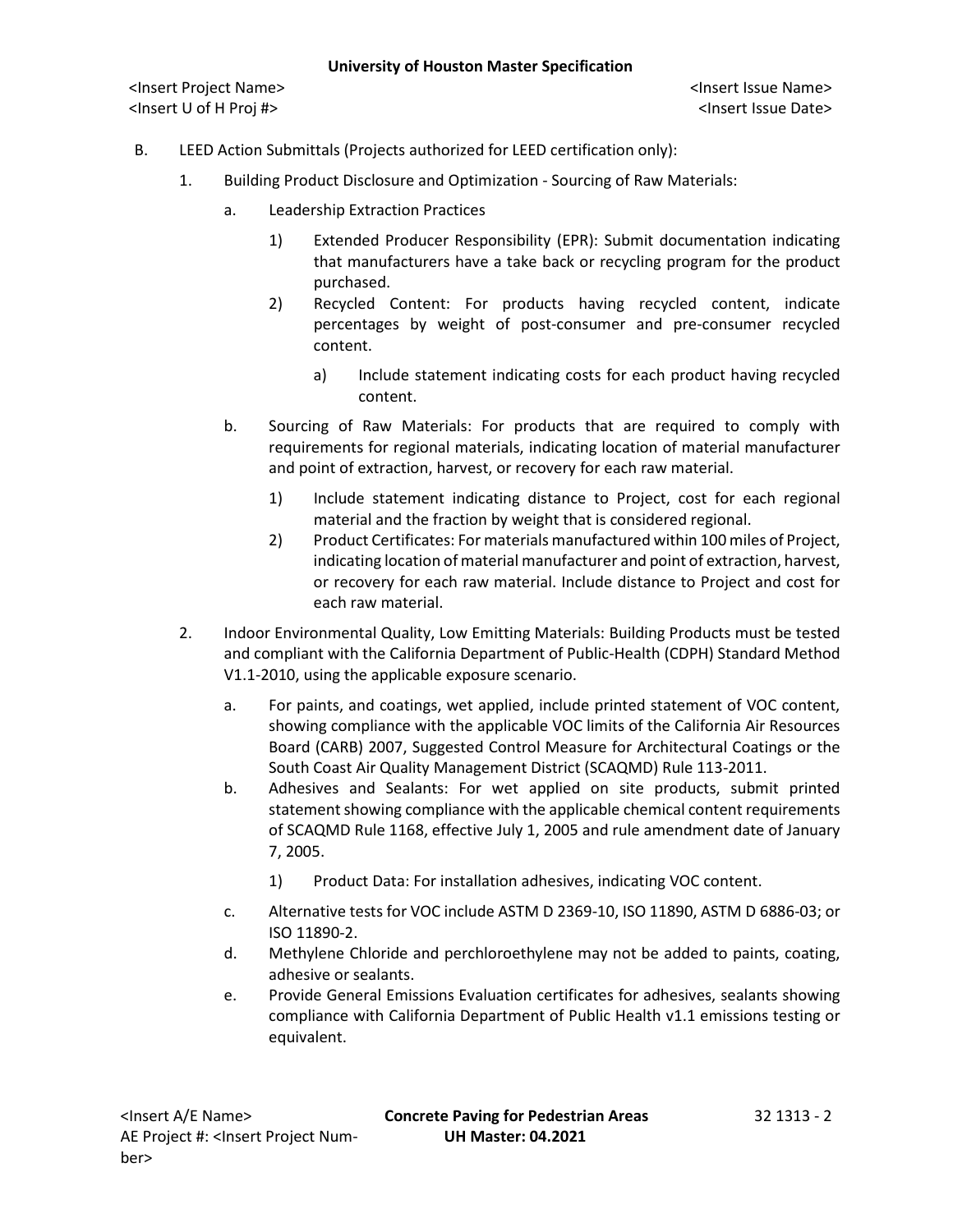- 3. Laboratory Test Reports: For installation adhesives indicating compliance with requirements for low-emitting materials
- C. Design Mixtures: For each concrete pavement mixture.
- D. Color Pigments: For integral color concrete. Color to be selected by Architect from manufacturer's full range of pigment colors.

# 1.4 INFORMATIONAL SUBMITTALS

A. Material Test Reports: From a qualified testing laboratory indicating and interpreting test results for compliance with requirements indicated, based on comprehensive testing of current materials:

Retain paragraph and associated subparagraphs below if Project is to be LEED v4 certified.

- B. LEED Informational Submittals (Projects authorized for LEED certification only):
	- 1. Building Product Disclosure and Optimization Sourcing of Raw Materials:
		- a. Raw Material Sources and Extraction Reporting: Submit Raw materials supplier corporate Sustainability Reports (CSRs); documenting responsible extraction; including extraction locations, long term ecologically responsible land use, commitment to reducing environmental harms from extraction and manufacturing processes, and a commitment to meeting applicable standards or programs that address responsible sourcing criteria.
			- 1) Submit manufacturers' self-declared reports.
			- 2) Submit third party verified corporate sustainability reports (CSR) using one of the following frameworks:
				- a) Global Reporting Initiative (GRI) Sustainability Report
				- b) Organization for Economic Co-operation and Development (OECD) Guidelines for Multinational Enterprises
				- c) UN Global Compact
				- d) ISO 26000
				- e) USGBC approved program.
	- 2. Building Product Disclosure and Optimization Material Ingredients
		- a. Material Ingredient Optimization: Submit manufacturer's Environmental Product Declaration (EPD) or at least one of the following:
			- 1) GreenScreen V1.2 Benchmark: Third party report prepared by a licensed GreenScreen List Translator, or a full GreenScreen Assessment.
			- 2) Cradle to Cradle: Manufacturer's published literature for the product bearing the Cradle to Cradle logo.
			- 3) International Alternative Compliance Path REACH Optimization
			- 4) Declare: Manufacturer's completed Product Declaration Form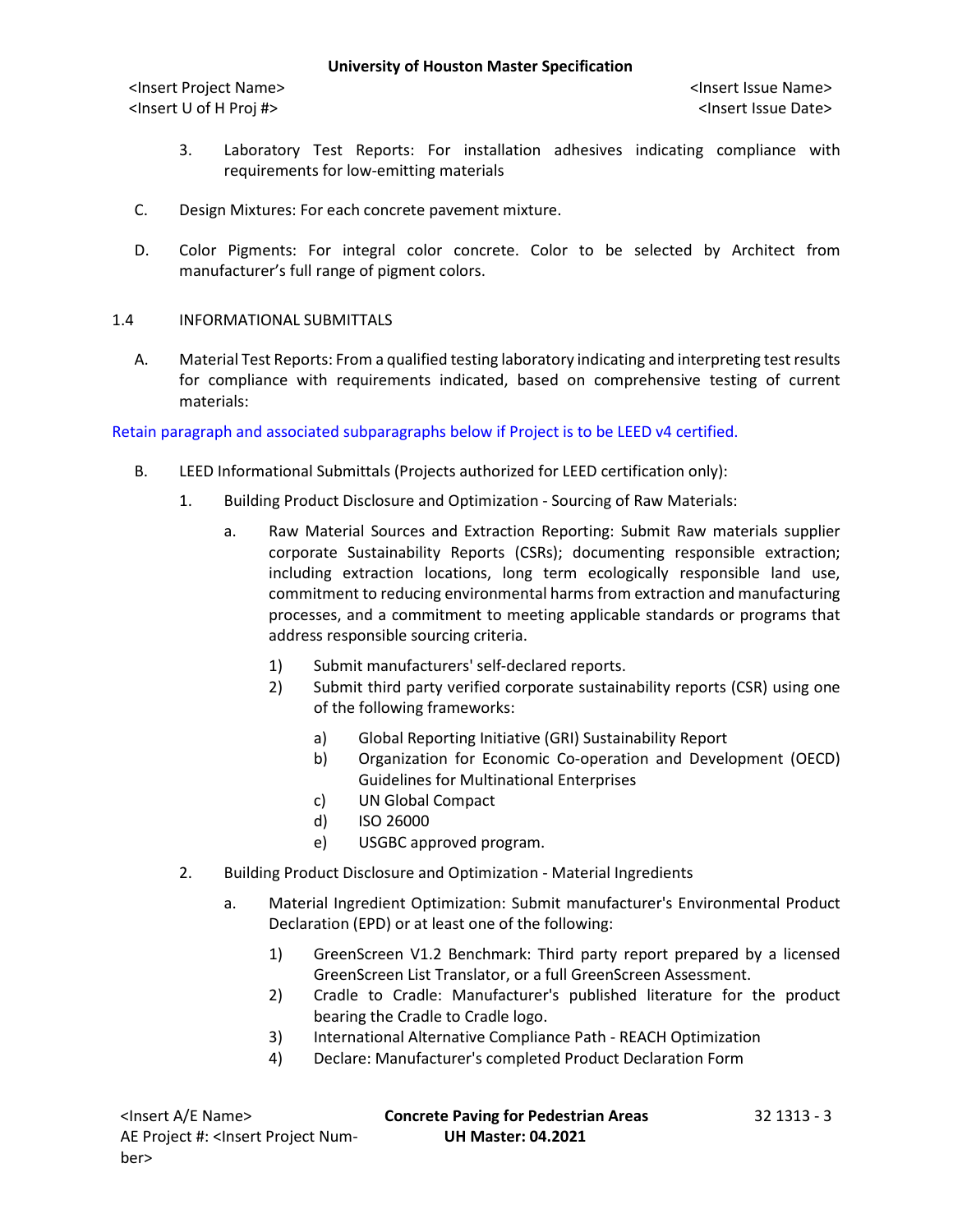<Insert Project Name> <Insert Issue Name> <Insert U of H Proj #> <Insert Issue Date>

- 5) Other programs approved by USGBC
- b. Product Manufacturer Supply Chain Optimization: Submit documentation from manufacturers for products that go beyond material ingredient optimization as follows:
	- 1) Are sourced from product manufacturers who engage in validated and robust safety, health, hazard, and risk programs which at a minimum document at least 99 percent (by weight) of the ingredients used to make the building product or building material, and
	- 2) Are sourced from product manufacturers with independent third party verification of their supply chain that at a minimum verifies:
		- a) Processes are in place to communicate and transparently prioritize chemical ingredients along the supply chain according to available hazard, exposure and use information to identify those that require more detailed evaluation
		- b) Processes are in place to identify, document, and communicate information on health, safety and environmental characteristics of chemical ingredients
		- c) Processes are in place to implement measures to manage the health, safety and environmental hazard and risk of chemical ingredients
		- d) Processes are in place to optimize health, safety and environmental impacts when designing and improving chemical ingredients
		- e) Processes are in place to communicate, receive and evaluate chemical ingredient safety and stewardship information along the supply chain
		- f) Safety and stewardship information about the chemical ingredients is publicly available from all points along the supply chain.
- C. Material Certificates: Signed by manufacturers certifying that each of the following materials that are part of this Project complies with requirements:
	- 1. Cementitious materials.
	- 2. Steel reinforcement and reinforcement accessories.
	- 3. Admixtures.
	- 4. Curing compounds.
	- 5. Applied finish materials.
	- 6. Bonding agent or epoxy adhesive.
	- 7. Joint fillers.

# 1.5 QUALITY ASSURANCE

- A. Manufacturer Qualifications: Manufacturer of ready-mixed concrete products who complies with ASTM C 94/C 94M requirements for production facilities and equipment.
- B. ACI Publications: Comply with ACI 301, "Specification for Structural Concrete," unless modified by requirements in the Contract Documents.

| <lnsert a="" e="" name=""></lnsert>                                                                  | <b>Concrete Paving for Pedestrian Areas</b> | 32 1313 - 4 |
|------------------------------------------------------------------------------------------------------|---------------------------------------------|-------------|
| AE Project #: <lnsert num-<="" project="" td=""><td><b>UH Master: 04.2021</b></td><td></td></lnsert> | <b>UH Master: 04.2021</b>                   |             |
| ber>                                                                                                 |                                             |             |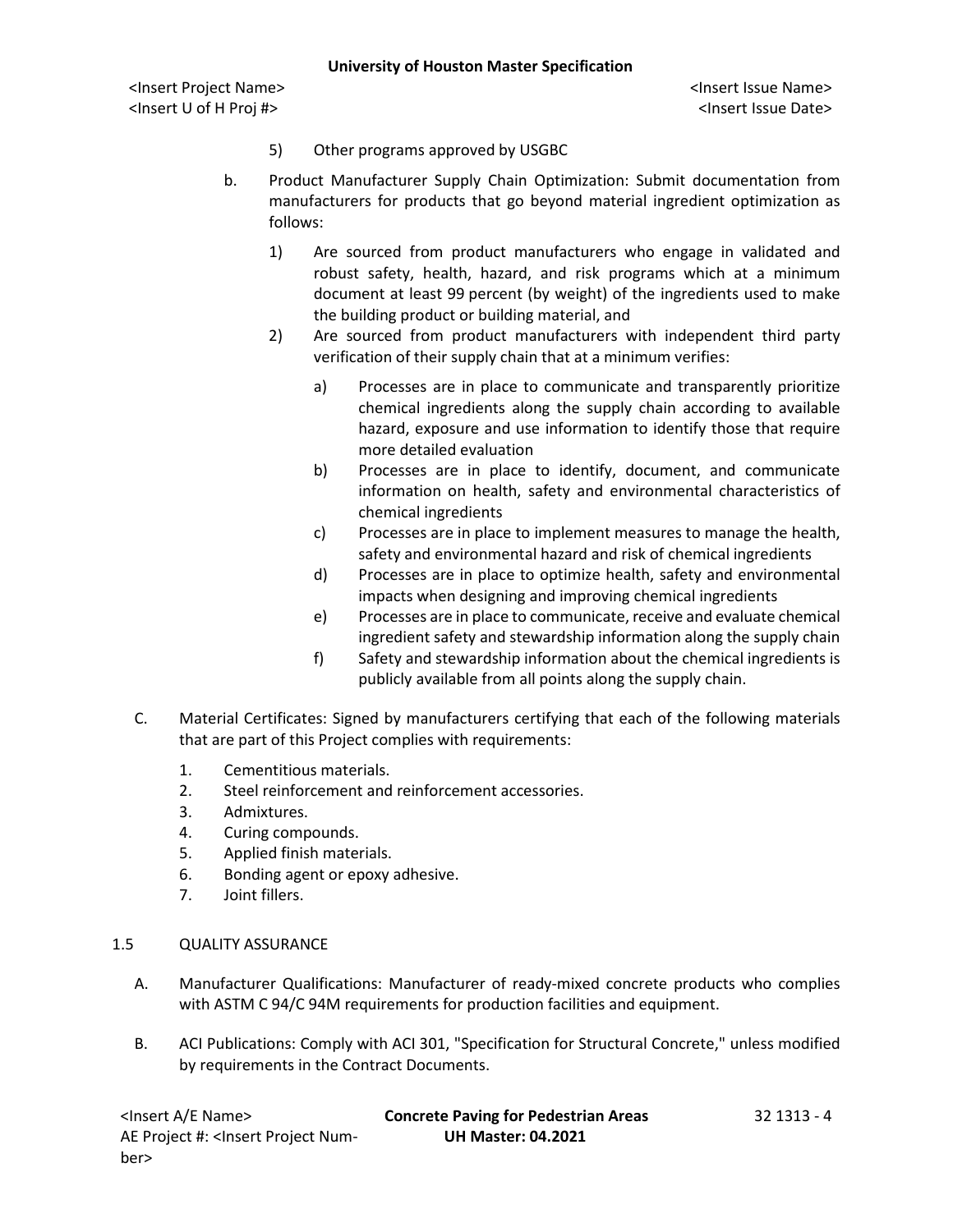# PART 2 - PRODUCTS

## 2.1 PERFORMANCE REQUIREMENTS

- A. Energy Performance: Provide a minimum Solar Reflectance Index of 0.33 when determined in accordance with the Solar Reflectance Index method in ASTM E1980 using a convection coefficient of 2.1 Btu/h·ft2 ·°F, based on three-year-aged solar reflectance and three-year-aged thermal emittance tested in accordance with ANSI/CRRC S100.
- 2.2 STEEL REINFORCEMENT
	- A. Plain-Steel Welded Wire Reinforcement: ASTM A-185, fabricated from as-drawn steel wire into flat sheets.
	- B. Deformed-Steel Welded Wire Reinforcement: ASTM A-497, flat sheet.
	- C. Reinforcing Bars: ASTM A 615/A 615M, Grade 60; deformed.
	- D. Plain Steel Wire: ASTM A 82, as drawn.
	- E. Deformed-Steel Wire: ASTM A-496.
	- F. Bar Supports: Bolsters, chairs, spacers, and other devices for spacing, supporting, and fastening reinforcing bars, welded wire reinforcement, and dowels in place. Manufacture bar supports according to CRSI's "Manual of Standard Practice."

#### 2.3 CONCRETE MATERIALS

- A. Cementitious Material: Provide the following cementitious materials, of the same type, brand, and source throughout the Project:
	- 1. Portland Cement: ASTM C 150, Type gray.
		- a. Ground Granulated Blast-Furnace Slag: ASTM C 989, Grade 100 or 120.
- B. Normal-Weight Aggregates: ASTM C 33, coarse aggregate, uniformly graded. Provide aggregates from a single source.
- C. Water: ASTM C 94/C 94M.
- D. Air-Entraining Admixture: ASTM C 260.
- E. Chemical Admixtures: ASTM C 494/C 494M, of type suitable for application, certified by manufacturer to be compatible with other admixtures and to contain no more than 0.1 percent water-soluble chloride ions by mass of cementitious material.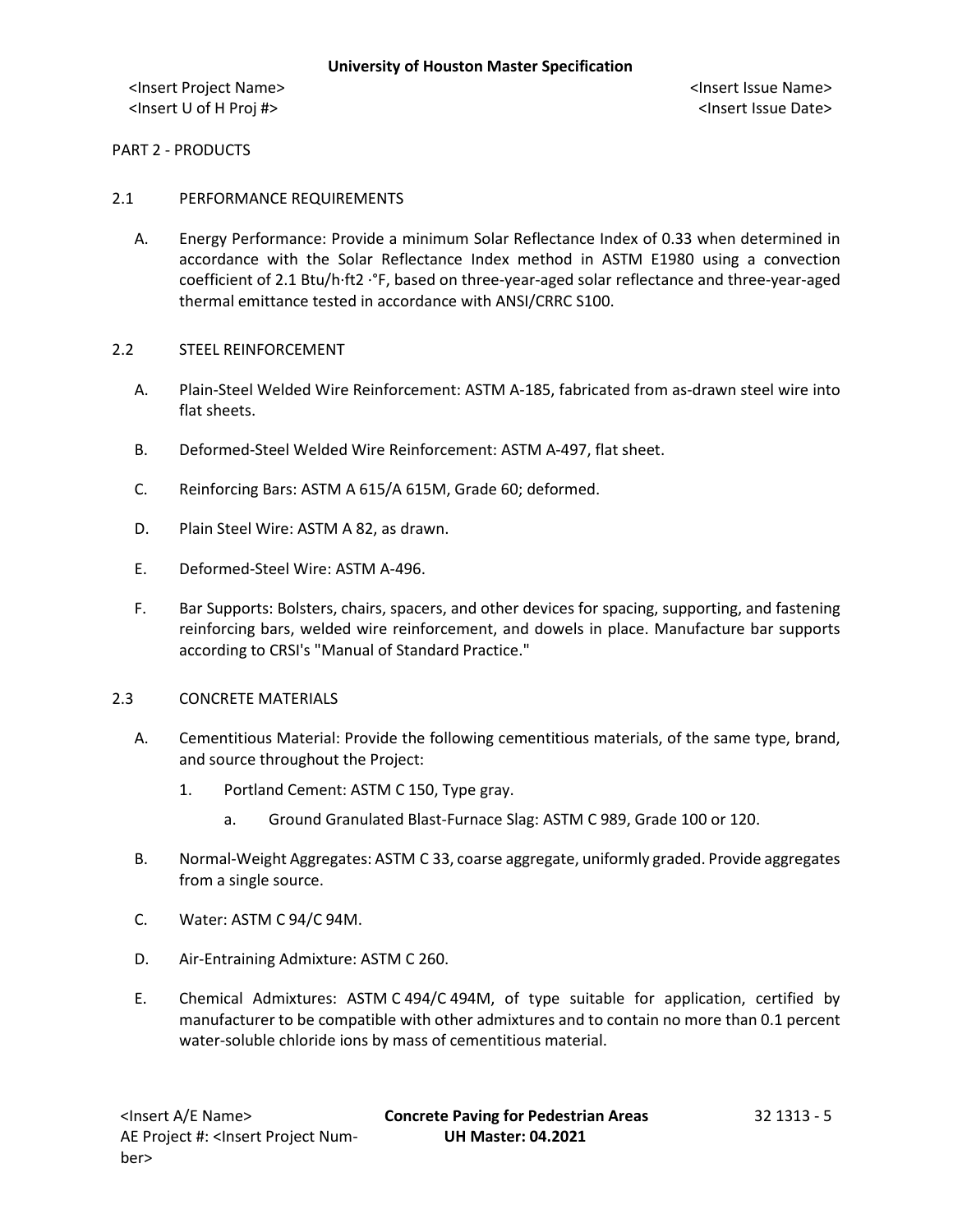# 2.4 FIBER REINFORCEMENT

- A. Synthetic Fiber: Polypropylene fibers engineered and designed for use in concrete pavement, complying with ASTM C 1116, Type III, 1/2 to 1-1/2 inches long.
- 2.5 CURING MATERIALS
	- A. Absorptive Cover: AASHTO M 182, Class 2, burlap cloth.
	- B. Moisture-Retaining Cover: ASTM C 171, polyethylene film or white burlap-polyethylene sheet.
	- C. Water: Potable.
	- D. Evaporation Retarder: Waterborne, monomolecular film forming; manufactured for application to fresh concrete.
	- E. Clear Waterborne Membrane-Forming Curing Compound: ASTM C 309, Type 1, Class B, dissipating.
	- F. White Waterborne Membrane-Forming Curing Compound: ASTM C 309, Type 2, Class B.

## 2.6 RELATED MATERIALS

- A. One-component polyurethane self-leveling sealant, conforming to ASTM C 920, Type S, Grade P, Class 25, Use T or M, in the upper 1/2 inch depth of the joint, over the joint filler material.
- B. Pre-formed expansion board cap water stop.
	- 1. Acceptable products:
		- a. Sika G-Seal Modified PVC Paving Cap Seal Model 605
		- b. JP Specialties Integrated Cap System Model JPEB375
		- c. Tex-Trude Tex-Cap Model T605
- C. Truncated dome unit pavers
	- 1. Comply with Section 32 1400 "Truncated Dome Unit Paving."

#### 2.7 CONCRETE MIXTURES

- A. Prepare design mixtures, proportioned according to ACI 301, with the following properties:
	- 1. Compressive Strength (28 Days): 3000 psi.
	- 2. Maximum Water-Cementitious Materials Ratio at Point of Placement: 0.50.
	- 3. Slump Limit: 4 inches, plus or minus 1 inch.
	- 4. Air Content: 3 to 5 percent.

<Insert A/E Name> **Concrete Paving for Pedestrian Areas** 32 1313 - 6 **UH Master: 04.2021**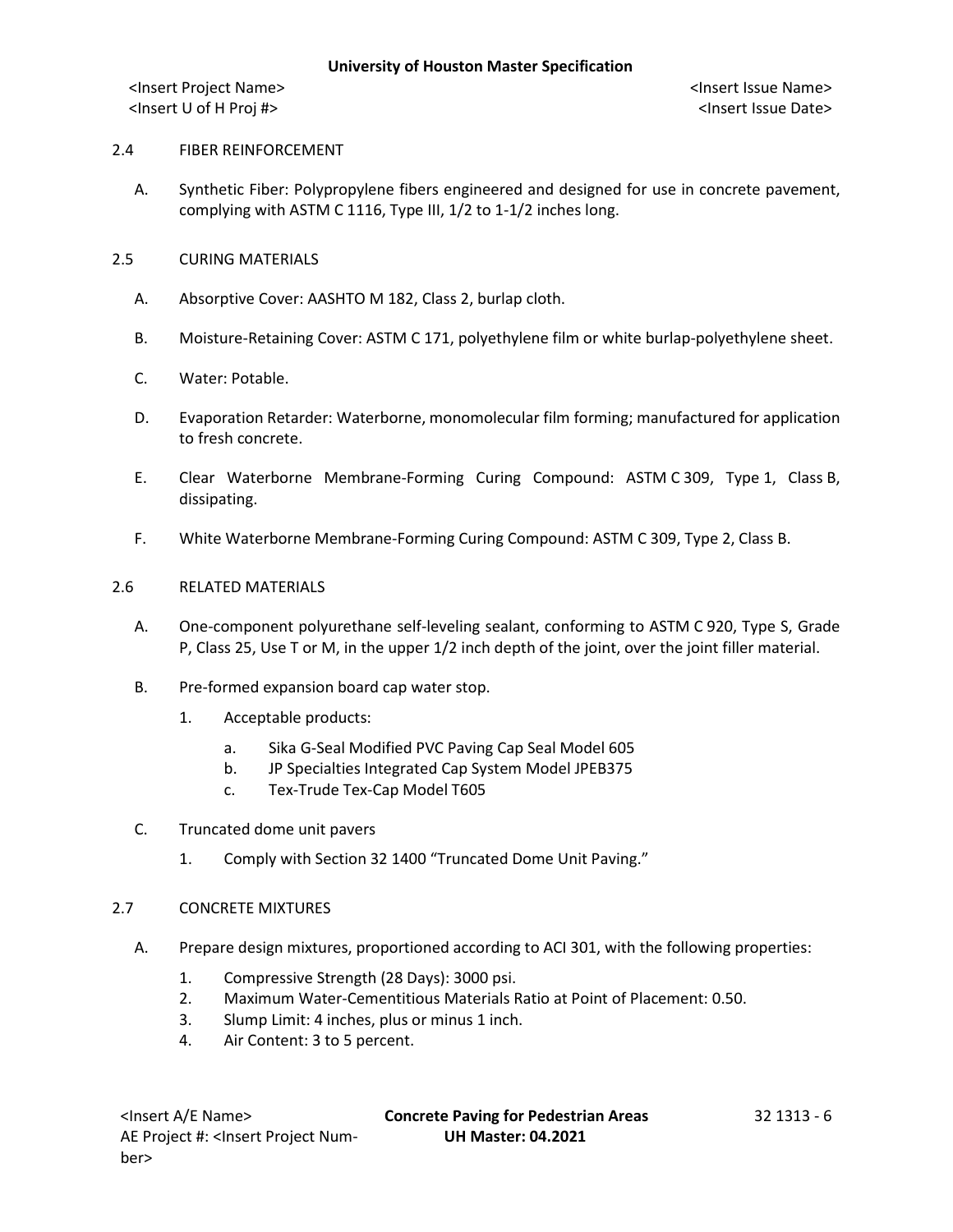<Insert Project Name> <Insert Issue Name> <Insert U of H Proj #> <Insert Issue Date>

B. Synthetic Fiber: Uniformly disperse in concrete mix at manufacturer's recommended rate, but not less than 1.0 lb/cu. yd.

# Select paragraph below only if color pigment is required for Project.

- C. Color Pigment: Add color pigment to concrete mixture according to manufacturer's written instructions.
- 2.8 CONCRETE MIXING
	- A. Ready-Mixed Concrete: Measure, batch, and mix concrete materials and concrete according to ASTM C 94/C 94M and ASTM C 1116. Furnish batch certificates for each batch discharged and used in the Work.

# PART 3 - EXECUTION

## 3.1 EROSION PROTECTION

- A. Provide at all times adequate protection to newly graded areas to prevent soil erosion as specified in Section 31 2513 "Erosion and Sedimentation Control."
- B. Soil erosion that occurs prior to acceptance of the work shall be repaired at no expense to the Owner.

# 3.2 PREPARATION

- A. Proof-roll prepared sub-base surface below concrete pavements with heavy pneumatic-tired equipment to identify soft pockets and areas of excess yielding.
- B. Take special care in working in the area of underground electrical and other conduit for pedestrian lights, street lights and security cameras.

# 3.3 EDGE FORMS AND SCREED CONSTRUCTION

- A. Set, brace, and secure edge forms, bulkheads, and intermediate screed guides for pavement to required lines, grades, and elevations. Install forms to allow continuous progress of work and so forms can remain in place at least 24 hours after concrete placement.
- B. Clean forms after each use and coat with form-release agent to ensure separation from concrete without damage.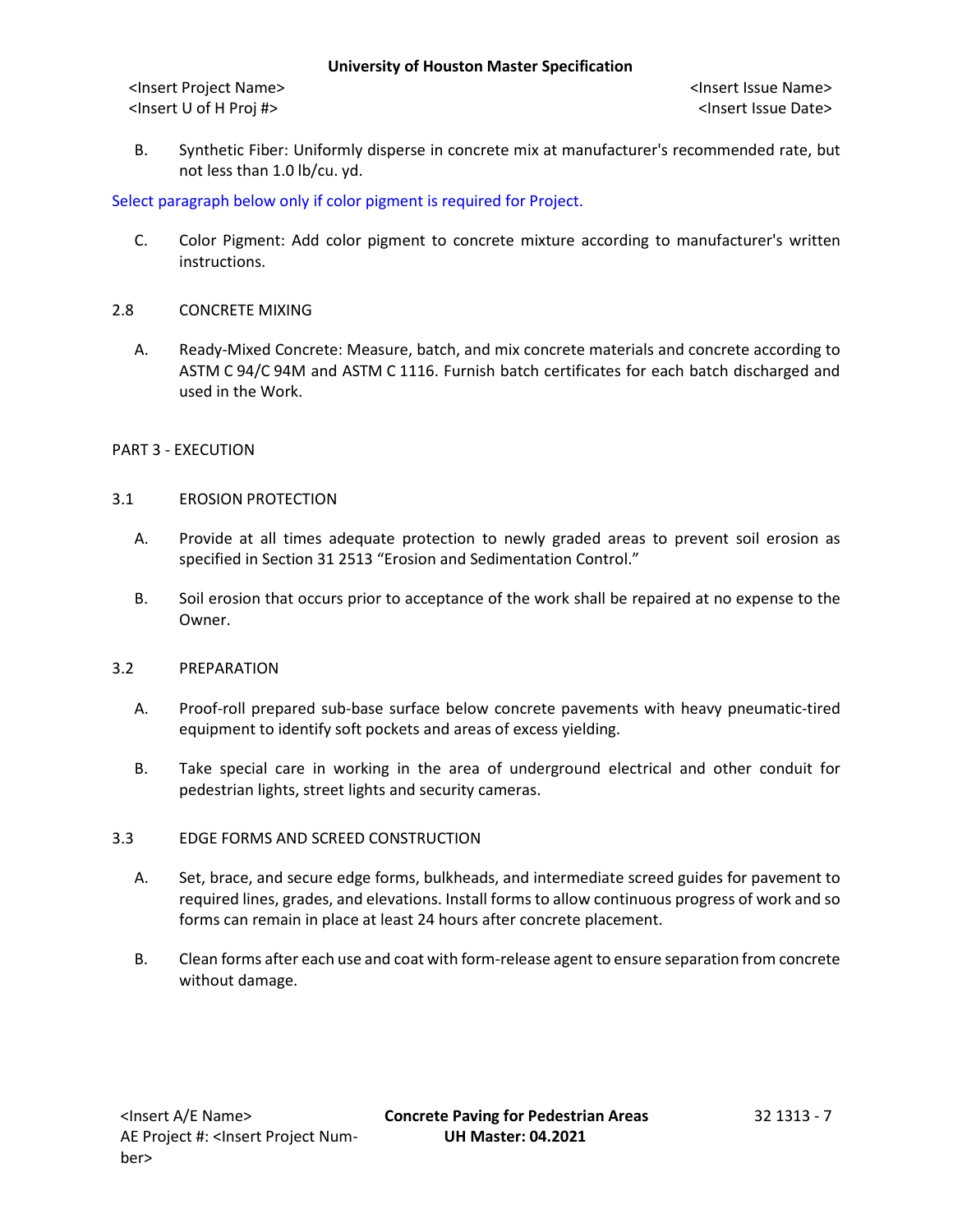## 3.4 STEEL REINFORCEMENT

A. General: Comply with CRSI's "Manual of Standard Practice" for fabricating, placing, and supporting reinforcement.

## 3.5 JOINTS

- A. General: Form construction, isolation, and contraction joints and tool edgings true to line with faces perpendicular to surface plane of concrete. Construct transverse joints at right angles to centerline, unless otherwise indicated.
- B. Construction Joints: Set construction joints at side and end terminations of pavement and at locations where pavement operations are stopped for more than one-half hour unless pavement terminates at isolation joints.
- C. Isolation Joints: Form isolation joints of preformed joint-filler strips abutting concrete curbs, catch basins, manholes, inlets, structures, walks, other fixed objects, and where indicated.
- D. Contraction Joints: Form weakened-plane contraction joints, sectioning concrete into areas as indicated. Construct contraction joints for a depth equal to at least one-fourth of the concrete thickness. If applicable, match jointing of existing adjacent concrete pavement.
- E. Edging: Tool edges of pavement, gutters, curbs, and joints in concrete after initial floating with an edging tool to a 3/16-inch radius. Repeat tooling of edges after applying surface finishes. Eliminate tool marks on concrete surfaces.

#### 3.6 CONCRETE PLACEMENT

- A. Moisten sub-base to provide a uniform dampened condition at time concrete is placed.
- B. Comply with ACI 301 requirements for measuring, mixing, transporting, and placing concrete.
- C. Deposit and spread concrete in a continuous operation between transverse joints. Do not push or drag concrete into place or use vibrators to move concrete into place.
- D. Screed pavement surfaces with a straightedge and strike off.
- E. Commence initial floating using bull floats or darbies to impart an open textured and uniform surface plane before excess moisture or bleed water appears on the surface. Do not further disturb concrete surfaces before beginning finishing operations or spreading surface treatments.

#### 3.7 FLOAT FINISHING

A. General: Do not add water to concrete surfaces during finishing operations.

| <lnsert a="" e="" name=""></lnsert>                                                                  | <b>Concrete Paving for Pedestrian Areas</b> | 32 1313 - 8 |
|------------------------------------------------------------------------------------------------------|---------------------------------------------|-------------|
| AE Project #: <lnsert num-<="" project="" td=""><td><b>UH Master: 04.2021</b></td><td></td></lnsert> | <b>UH Master: 04.2021</b>                   |             |
| ber>                                                                                                 |                                             |             |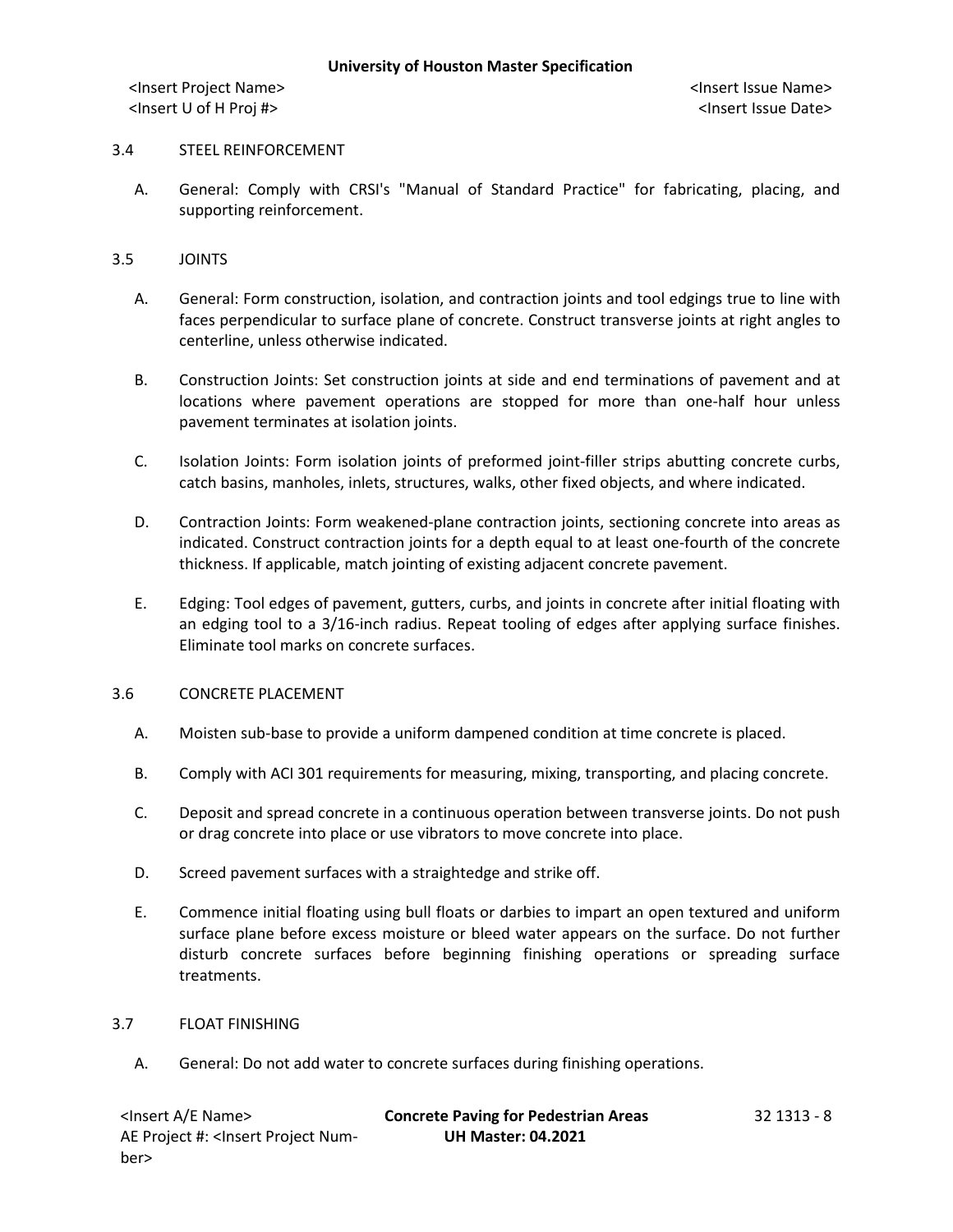<Insert Project Name> <Insert Issue Name> <Insert U of H Proj #> <Insert Issue Date>

- B. Float Finish: Begin the second floating operation when bleed-water sheen has disappeared and concrete surface has stiffened sufficiently to permit operations. Float surface with power-driven floats, or by hand floating if area is small or inaccessible to power units. Finish surfaces to true planes. Cut down high spots and fill low spots. Refloat surface immediately to uniform granular texture.
	- 1. Medium-to-Fine-Textured Broom Finish: Draw a soft bristle broom across float-finished concrete surface perpendicular to line of traffic to provide a uniform, fine-line texture.

# 3.8 CONCRETE PROTECTION AND CURING

- A. General: Protect freshly placed concrete from premature drying and excessive cold or hot temperatures.
- B. Comply with ACI 306.1 for cold-weather protection.
- C. Evaporation Retarder: Apply evaporation retarder to concrete surfaces if hot, dry, or windy conditions cause moisture loss approaching 0.2 lb/sq. ft. x h before and during finishing operations. Apply according to manufacturer's written instructions after placing, screeding, and bull floating or darbying concrete, but before float finishing.
- D. Begin curing after finishing concrete but not before free water has disappeared from concrete surface.
- E. Curing Methods: Cure concrete by curing compound.

# 3.9 PAVEMENT TOLERANCES

- A. Comply with the Texas Architectural Barriers Act and applicable provisions in the latest editions of Texas Accessibility Standards and ADA Standards for Accessible Design.
- B. Comply with tolerances of ACI 117 and as follows:
	- 1. Elevation: 1/4 inch.
	- 2. Thickness: Plus 3/8 inch, minus 1/4 inch.
	- 3. Surface: Gap below 10-foot long, unleveled straightedge not to exceed 1/4 inch.
	- 4. Joint Spacing: 3 inches.
	- 5. Contraction Joint Depth: Plus 1/4 inch, no minus.
	- 6. Joint Width: Plus 1/8 inch, no minus.

# 3.10 REPAIRS AND PROTECTION

A. Remove and replace concrete pavement that is broken, damaged, or defective or that does not comply with requirements in this Section.

<Insert A/E Name> **Concrete Paving for Pedestrian Areas** 32 1313 - 9 **UH Master: 04.2021**